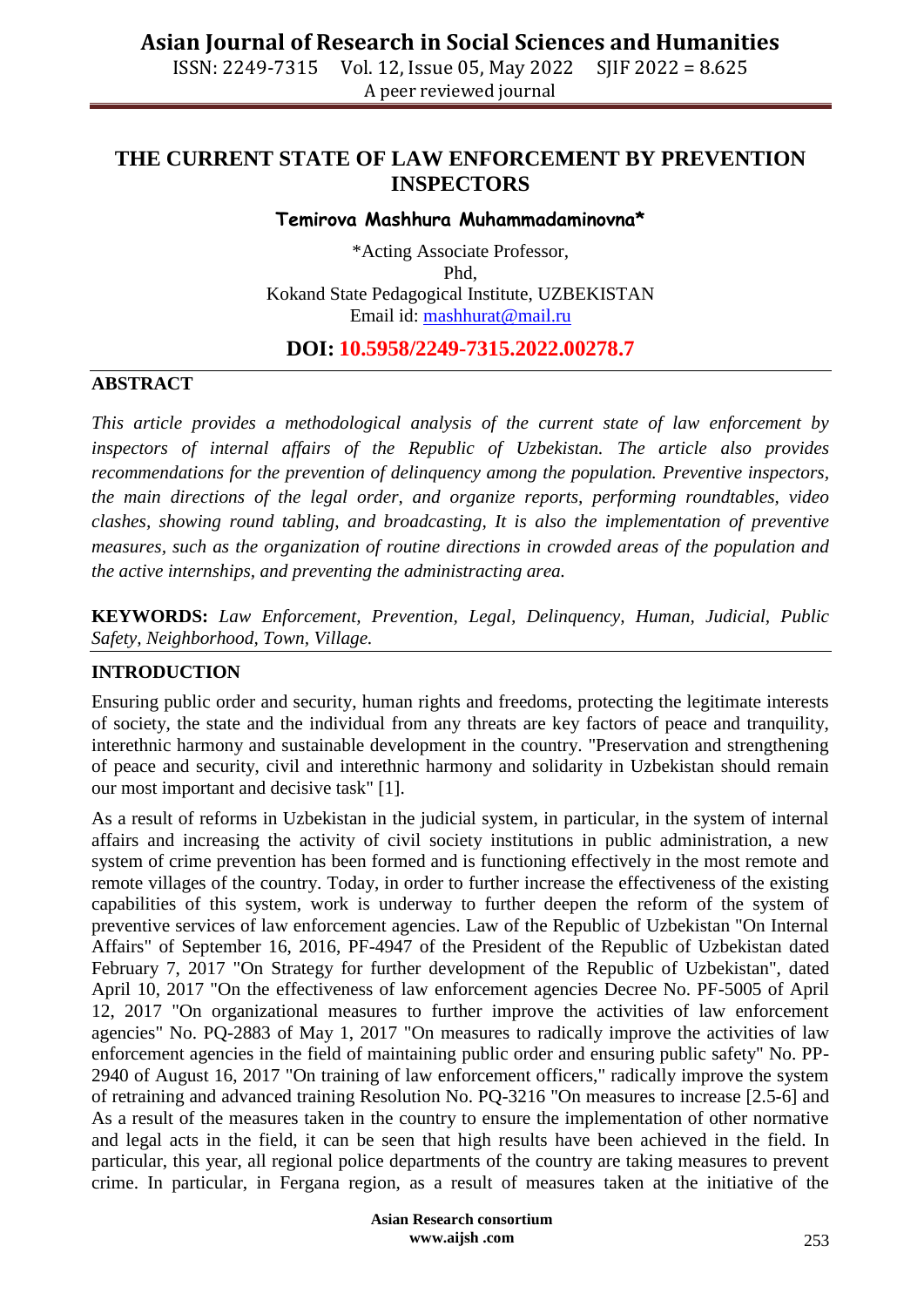# **Asian Journal of Research in Social Sciences and Humanities**

ISSN: 2249-7315 Vol. 12, Issue 05, May 2022 SJIF 2022 = 8.625 A peer reviewed journal

Department of Internal Affairs in the surrounding districts and cities, the number of offenses has decreased. In particular, in Fergana region in 2021 the number of reported crimes of all types amounted to 5172, in 2022 - 4828, a decrease of 344 or 6.65% [3].

Preventive inspectors, the main directions of the legal order, and organize reports, performing roundtables, video clashes, showing round tabling, and broadcasting, It is also the implementation of preventive measures, such as the organization of routine directions in crowded areas of the population and the active internships, and preventing the administracting area. It should be noted that the implementation of legal advocacy and new laws of the administrative territory and the new laws of the Republic of Uzbekistan, presidential decrees, and the decisions of the Cabinet of Ministers is one of the important tasks. As a result of the reforms in the settlements, ensuring public order, protection of criminality, anti-criminality, to a new system that meets the lifestyle, spirituality, values and mentality of our people, That is, the basic stations of the police were founded. They focus on every neighborhood, township, villages, and villages, and special attention is paid to piters of prevention inspectors. Over the years, the activities of the base points and the legal, organizational, methodological, material and personnel system of cooperation were formed.The a number of normative legal acts served to organize and manage the activities of the table have been adopted and implemented in the life of society. As a result, the specific order and principles of their activities have decided. The material and technical base and infrastructure of the base points is improving year by year. They are also being tested to provide them with qualified specialists, to improve the quality of this work. As a result, today based points has become a major area of law enforcement and public safety in neighborhoods, villages, towns and villages. In them, the staff of the law enforcement officials are working in close cooperation with the employees of the relevant field services, with each other, other public structures and other public structures of state power. The infrastructure of the base points provides for the influence of minors and young people's spirits, the commission of different negative streams in neighborhoods.

As a result of work in this regard, about the average twenty percent of our country's neighborhoods have been allowed at the time of the average twenty percent. Also, as a result of the joint work, the share of severe heavy and severe types is declining in all crimes. In particular, the country's severe crimes in the country accounted for 11.7% and severe crimes, and in 2016, these figures are 3.99 and 11.38%, respectively. made. When achieving such results, of course, the role of the base operating in the country is also large. Nevertheless, there are also cases of inconsistencies in the activities of the industry. In particular, today the system of internal affairs are not systematically designed to identify the prevention and anti-crime measures to identify and eliminate the conditions and the conditions for the offenses, as well as violations, as well as violations. Showing a number of problems and shortcomings in the organization of organization and management of their activities [4.7]

Therefore, on measures to strengthen the efficiency of the President of the Republic of Uzbekistan " The following severe deficiencies and problems accumulated in the activities of the affairs are fully complicated to the field of violations and the management of basic centers and prevention inspectors and is not clearly distributed between the interior parts of the middle and lower joints makes the priorities of an employee difficult to determine the priorities of the case for the final result of the work;

Second, the fact that the current organization of existing and medium services is not sufficient, while certain cases in the central and medium services are not sufficient and surplus state units, the lower compartment is the responsibility of the lower compartment;

Third, law enforcement officials, including law inspectors, are low, and the culture of citizens remains low, the solution of the most important problems of the population is not ensured effective cooperation with other civil society bodies;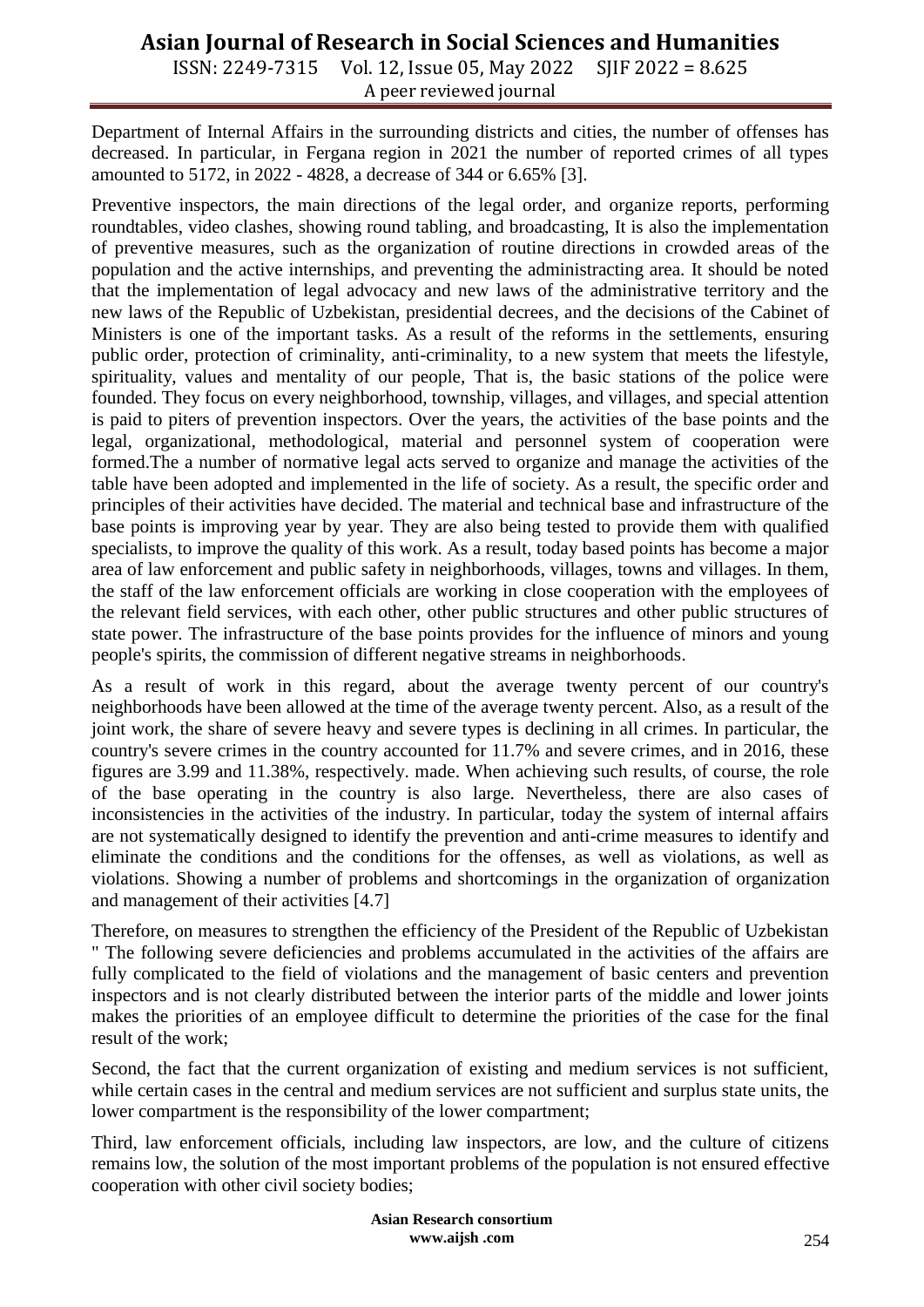## **Asian Journal of Research in Social Sciences and Humanities**

ISSN: 2249-7315 Vol. 12, Issue 05, May 2022 SJIF 2022 = 8.625 A peer reviewed journal

Fourth, the appeals of individuals and legal entities are subject to superficial analysis, which is being raised not only in thoroughly analysis, forcible analysis of citizens to apply to the President of the Republic of Uzbekistan to apply to public recipients and other organizations; Fifth, the effective system of officials of law enforcement officials in public, their activities, does not have the introduction of the public, parliamentary and parliamentary control, which does not allow employees to effectively perform the tasks assigned effectively;

Sixth, work on the prevention and prevention of delinquency, is not being taken systematically and efficiently on the early prevention, detection, and elimination of the conditions for which violations and conditions for which they are allowed;

Seventh, attention is not enough to protect the younger generation from corrupted ideas, first of all, in order, law enforcement and religious extremism is not sensitive;

Eight, the system of training, retraining and advanced training of law enforcement officers does not meet current requirements, and the cases of bribery and service positions are still confronted;

Ninth, the system of introducing the latest information and communication technologies in the system, the level of equipment of the police remains unsatisfactory [5].

In addition, there are also issues related to the occupational training inspectors of the police station, where the maintenance inspectors in the base, which are effective organization of the activities of the most employees, to maintain the prevention of the public, maintain public order, and ensure the safety of citizens, administrative Demonstrated in the requirements of demand for criminal-procedure and criminal penalties, in this area on the basis of other sectoral services, public organizations, government agencies, government agencies, government agencies, government agencies, government agencies and institutions. will be. One of the main factors in these issues is that there are insufficient training, practical and methodological manuals that serve methodological inspectors of prevention inspectors.

Therefore, special attention is paid to the prevention of the Crime or Carmitrality, Colidation and Public Procedure for the prevention of the President of the Republic of Uzbekistan (February 7, 2017) Focus is set [6].

However, despite this, the problems cannot be eliminated in this area. Because as Jamaya is renewed and grow, problems will also be renewed. For this reason, the development of new mechanisms for the prevention of offenses and the population and the constant control and constantly monitoring and the narrative organization of multipalactic events in the narrow range is required.

### **LITERARY LIST**

- **1.** Каримов И. А. Инсон манфаати, ҳуқуқ ва эркинликларини таъминлаш, ҳаётимизнинг янада эркин ва обод бўлишига эришиш – бизнинг бош мақсадимиздир // Халқ сўзи. – 2012. – 7 декабрь
- **2.** Қодиров.Қ. Мустақиллик даврида Ўзбекистонда ички ишлар идораларининг фаолияти (1991–2011 йиллар) Тарих фани бўйича фалсафа доктори (PhD) илмий даражасини олиш учун ёзилган автореферати. – Т.,2019.– Б.5-6.